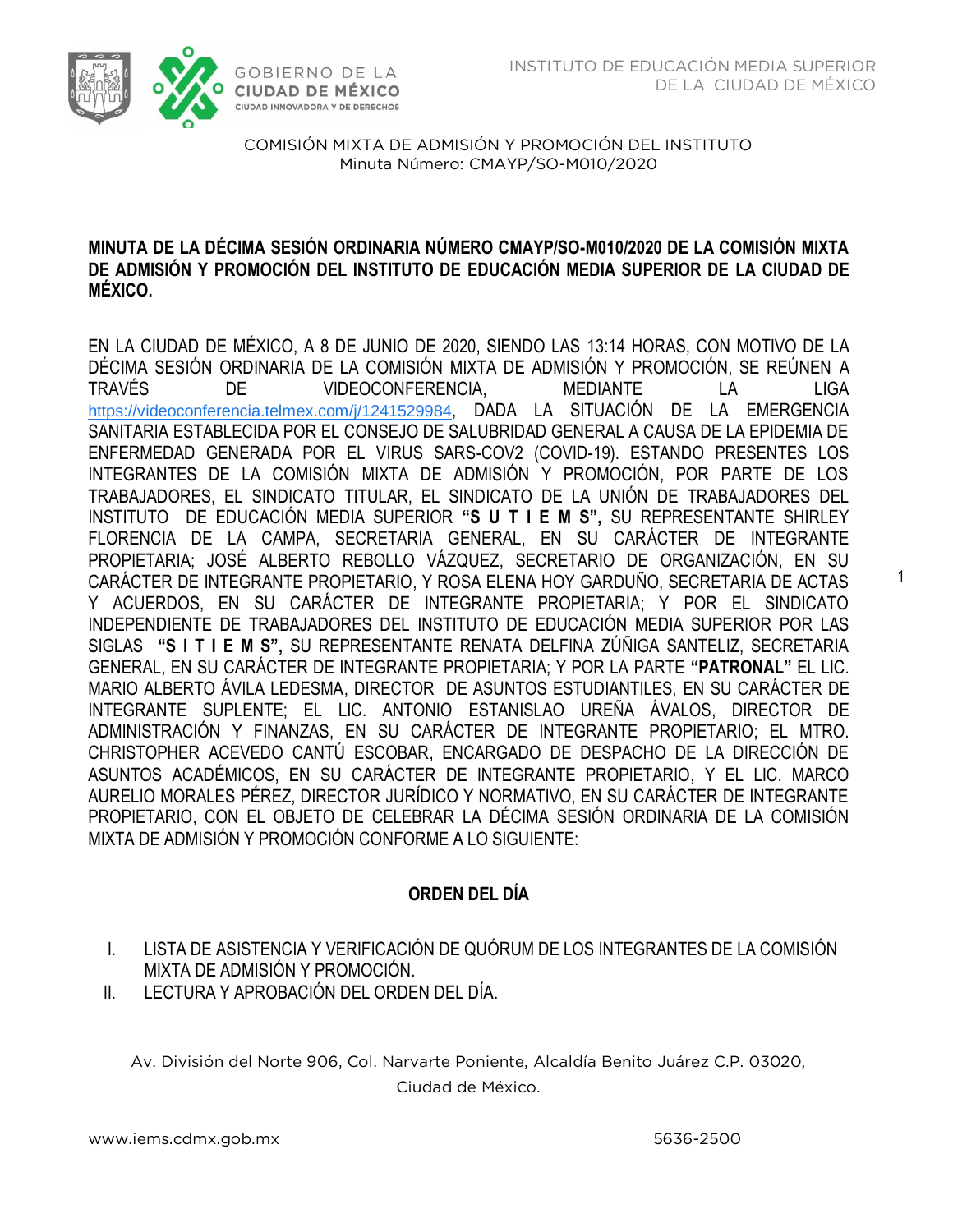

COMISIÓN MIXTA DE ADMISIÓN Y PROMOCIÓN DEL INSTITUTO Minuta Número: CMAYP/SO-M010/2020  $M<sub>2</sub>$  Minutes  $M<sub>2</sub>$  ,  $M<sub>2</sub>$  ,  $M<sub>2</sub>$  ,  $M<sub>2</sub>$  ,  $M<sub>2</sub>$  ,  $M<sub>2</sub>$  ,  $M<sub>2</sub>$  ,  $M<sub>2</sub>$  ,  $M<sub>2</sub>$  ,  $M<sub>2</sub>$  ,  $M<sub>2</sub>$  ,  $M<sub>2</sub>$  ,  $M<sub>2</sub>$  ,  $M<sub>2</sub>$  ,  $M<sub>2</sub>$  ,  $M<sub>2</sub>$ 

- III. SE PROPONE CONTINUAR CON LAS SESIONES DE LA COMISIÓN MIXTA DE ADMISIÓN Y PROMOCIÓN MEDIANTE VIDEOCONFERENCIA, POR MOTIVO DE LA EMERGENCIA SANITARIA REFERIDA AL RUBRO DE ESTE DOCUMENTO.
- IV. SE SOMETE A CONSIDERACIÓN EL DICTAMEN NÚMERO DIC-IEMS-CMAYP-009-2020.
- V. SE SOMETE A CONSIDERACIÓN DE LA COMISIÓN, ESTABLECER UN CORREO INSTITUCIONAL DE LA MISMA, PARA LA COMUNICACIÓN VÍA REMOTA DE DOCENTES Y PERSONAL ADMINISTRATIVO, EN EL QUE DEBERÁN ENVIAR DIGITALIZADO EN FORMATO PDF, LAS SOLICITUDES, INCONFORMIDADES, DOCUMENTACIÓN PROBATORIA Y/O ANEXOS CORRESPONDIENTES.
- VI. SE PROPONE FECHA PARA LA CELEBRACIÓN DE LA DÉCIMA PRIMERA SESIÓN ORDINARIA DE LA COMISIÓN MIXTA DE ADMISIÓN Y PROMOCIÓN.

# **M I N U T A**

**PRIMERO**.- DE ACUERDO CON LA LISTA DE ASISTENCIA DE LOS INTEGRANTES DE LA COMISIÓN, EXISTE QUÓRUM LEGAL VÁLIDO PARA LLEVAR A CABO LA DÉCIMA SESIÓN ORDINARIA DE LA COMISIÓN MIXTA DE ADMISIÓN Y PROMOCIÓN.

**SEGUNDO.-** PREVIA LECTURA SE APRUEBA EL ORDEN DEL DÍA PROPUESTO POR LOS INTEGRANTES.

**TERCERO.-** SE APRUEBA CONTINUAR CON LAS SESIONES DE LA COMISIÓN MIXTA DE ADMISIÓN Y PROMOCIÓN MEDIANTE VIDEOCONFERENCIA A PARTIR DE LA PRESENTE SESIÓN Y HASTA EN TANTO PERMANEZCA LA EMERGENCIA SANITARIA.

**CUARTO.-** LOS INTEGRANTES DE LA COMISIÓN MIXTA DE ADMISIÓN Y PROMOCIÓN APRUEBAN EN TODAS Y CADA UNA DE SUS PARTES EL DICTAMEN **DIC-IEMS-CMAYP-009-2020** PARA TODOS LOS EFECTOS ADMINISTRATIVOS CORRESPONDIENTES.

**QUINTO.-** SE ACUERDA QUE EL CORREO INSTITUCIONAL EMPLEADO COMO MEDIO OFICIAL PARA LA RECEPCIÓN DE DOCUMENTOS DIRIGIDOS A LA COMISIÓN MIXTA DE ADMISIÓN Y PROMOCIÓN SEA "**[cmayp@iems.edu.mx](mailto:cmayp@iems.edu.mx)**". DURANTE EL PERIODO EN QUE SE MANTENGA LA EMERGENCIA SANITARIA, ESTE SERÁ EL ÚNICO MEDIO PARA ENVIAR DOCUMENTACIÓN A LA COMISIÓN EN CITA. LAS SOLICITUDES, INCONFORMIDADES, DOCUMENTACIÓN PROBATORIA Y/O ANEXOS

Av. División del Norte 906, Col. Narvarte Poniente, Alcaldía Benito Juárez C.P. 03020, Ciudad de México.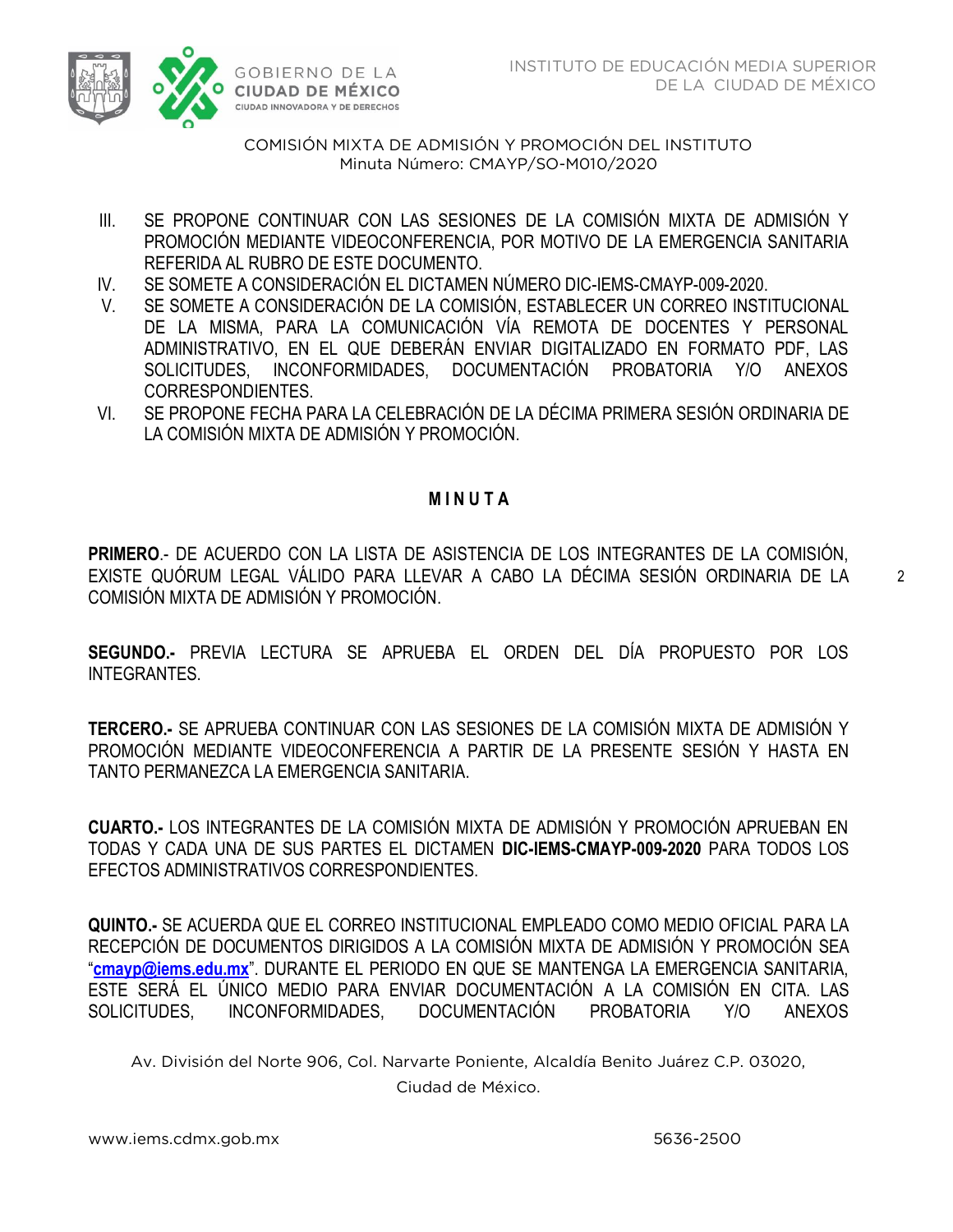

COMISIÓN MIXTA DE ADMISIÓN Y PROMOCIÓN DEL INSTITUTO Minuta Número: CMAYP/SO-M010/2020  $M<sub>2</sub>$  Minutes  $M<sub>2</sub>$  ,  $M<sub>2</sub>$  ,  $M<sub>2</sub>$  ,  $M<sub>2</sub>$  ,  $M<sub>2</sub>$  ,  $M<sub>2</sub>$  ,  $M<sub>2</sub>$  ,  $M<sub>2</sub>$  ,  $M<sub>2</sub>$  ,  $M<sub>2</sub>$  ,  $M<sub>2</sub>$  ,  $M<sub>2</sub>$  ,  $M<sub>2</sub>$  ,  $M<sub>2</sub>$  ,  $M<sub>2</sub>$  ,  $M<sub>2</sub>$ 

 CORRESPONDIENTES DEBERÁN SER ENVIADOS EN FORMATO PDF, LEGIBLE Y DE LA DOCUMENTACIÓN ORIGINAL.

**SEXTO.-** SE ACUERDA FECHA PARA LA CELEBRACIÓN DE LA DÉCIMA PRIMERA SESIÓN ORDINARIA DE LA COMISIÓN MIXTA DE ADMISIÓN Y PROMOCIÓN EL **18 DE JUNIO DE 2020, A LAS 11:00 HRS**. SE ENVIARÁ MEDIANTE CORREO ELECTRÓNICO LA LIGA DE LA VIDEOCONFERENCIA A LOS INTEGRANTES, PREVIO A LA SESIÓN RESPECTIVA.

**SÉPTIMO.-** LA DIRECCIÓN DE ADMINISTRACIÓN Y FINANZAS Y LA DIRECCIÓN DE ASUNTOS ACADÉMICOS, EN EL ÁMBITO DE SUS RESPECTIVAS COMPETENCIAS REALIZARÁN LOS ACTOS Y ACCIONES CONDUCENTES A EFECTO DE DAR SEGUIMIENTO EN SUS TÉRMINOS AL DICTAMEN **DIC-IEMS-CMAYP-009-2020,** ASÍ COMO PARA TODOS LOS EFECTOS ADMINISTRATIVOS CORRESPONDIENTES.

**OCTAVO.-** LOS ACUERDOS TOMADOS EN LA PRESENTE SESIÓN, SON VÁLIDOS Y SURTIRÁN SUS EFECTOS LEGALES Y JURÍDICOS EN TÉRMINOS DE LO DISPUESTO POR EL ARTÍCULO TERCERO, PÁRRAFOS SÉPTIMO Y OCTAVO DEL ""ACUERDO POR EL QUE SE AUTORIZA EL USO DE MEDIOS REMOTOS TECNOLÓGICOS DE COMUNICACIÓN COMO MEDIOS OFICIALES PARA CONTINUAR CON LAS FUNCIONES ESENCIALES Y SE ESTABLECEN MEDIDAS PARA LA CELEBRACIÓN DE LAS SESIONES DE LOS ÓRGANOS COLEGIADOS EN LAS DEPENDENCIAS, ÓRGANOS DESCONCENTRADOS, ENTIDADES DE LA ADMINISTRACIÓN PÚBLICA Y ALCALDÍAS DE LA CIUDAD DE MÉXICO, CON MOTIVO DE LA EMERGENCIA SANITARIA POR CAUSAS DE FUERZA MAYOR DEL CONSEJO DE SALUD DE LA CIUDAD DE MÉXICO", PUBLICADO EN LA GACETA OFICIAL DE LA CIUDAD DE MÉXICO EL 06 DE ABRIL DE 2020".

**NOVENO.-** AGOTADOS EN SU TOTALIDAD LOS ASUNTOS DEL ORDEN DEL DÍA, LOS INTEGRANTES DE LA COMISIÓN EXPRESARON SU CONSENTIMIENTO SIN MEDIAR ALGÚN VICIO DE LA VOLUNTAD, RESPECTO DE LA MINUTA EMITIDA, LA QUE SURTIRÁ SUS EFECTOS LEGALES A PARTIR DE SU PUBLICACIÓN EN LA PÁGINA OFICIAL DEL INSTITUTO DE CONFORMIDAD CON EL NUMERAL OCTAVO DE LA PRESENTE MINUTA, Y LAS FIRMAS AUTÓGRAFAS DE LOS QUE EN ÉL INTERVINIERON SE ASENTARAN UNA VEZ TERMINADA LA EMERGENCIA SANITARIA.**------------------------------------------------------- ------------------------------------------------------------------------------------------------------------------------------------------------**

**ESTE DOCUMENTO SE CONCLUYE SIENDO LAS 19:50 HORAS DEL 8 DE JUNIO DE 2020----------------------**

Av. División del Norte 906, Col. Narvarte Poniente, Alcaldía Benito Juárez C.P. 03020, Ciudad de México.

**----------------------------------------------------------------------------------------------------------------------------------------------------- -----------------------------------------------------------------------------------------------------------------------------------------------------**

 $\mathcal{L}_{\mathcal{L}}$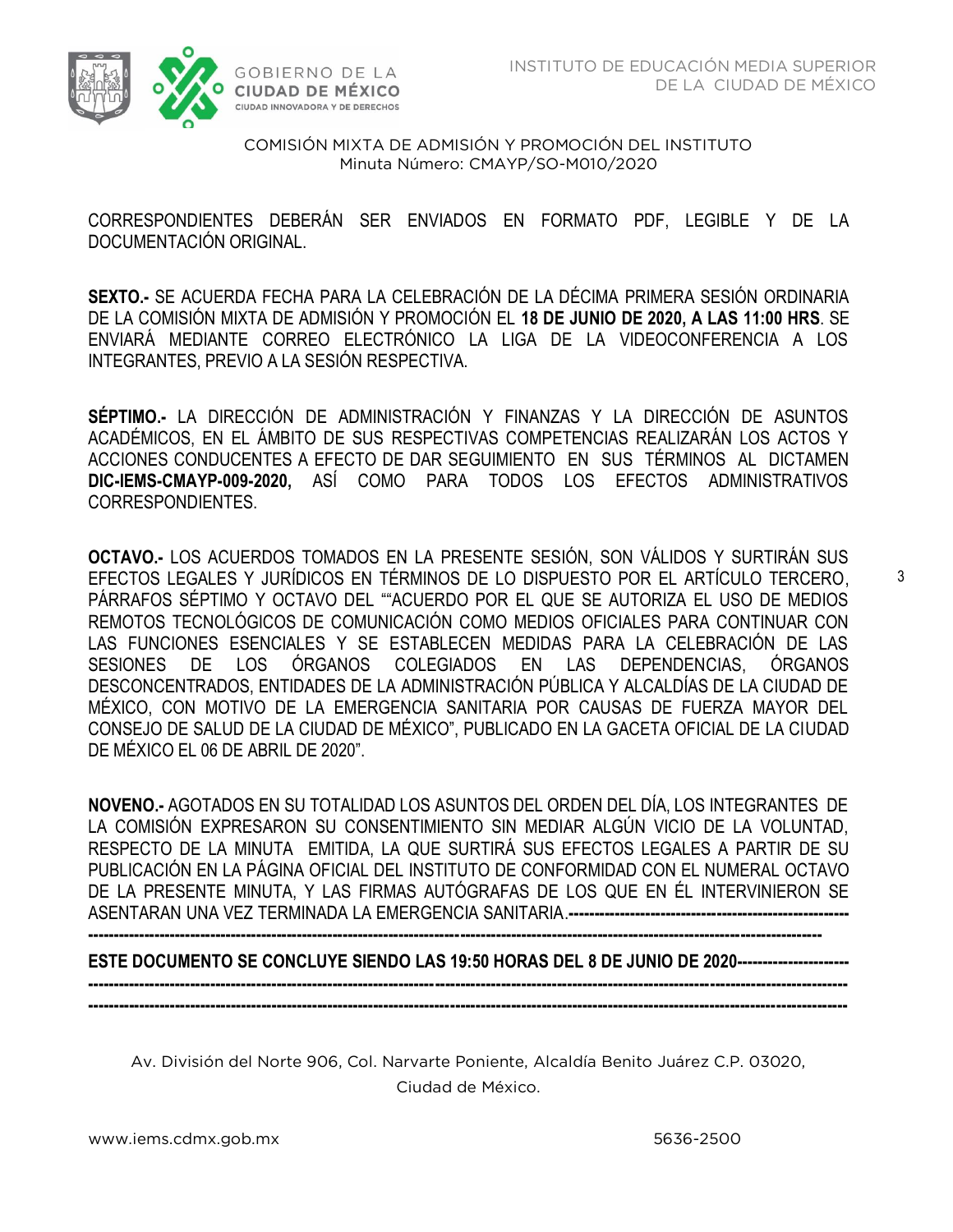

COMISIÓN MIXTA DE ADMISIÓN Y PROMOCIÓN DEL INSTITUTO Minuta Número: CMAYP/SO-M010/2020  $M<sub>2</sub>$  Minutes  $M<sub>2</sub>$  ,  $M<sub>2</sub>$  ,  $M<sub>2</sub>$  ,  $M<sub>2</sub>$  ,  $M<sub>2</sub>$  ,  $M<sub>2</sub>$  ,  $M<sub>2</sub>$  ,  $M<sub>2</sub>$  ,  $M<sub>2</sub>$  ,  $M<sub>2</sub>$  ,  $M<sub>2</sub>$  ,  $M<sub>2</sub>$  ,  $M<sub>2</sub>$  ,  $M<sub>2</sub>$  ,  $M<sub>2</sub>$  ,  $M<sub>2</sub>$ 

**FIRMAN LAS PARTES**

# **POR PARTE DE LOS TRABAJADORES DEL IEMS**

# **SHIRLEY FLORENCIA DE LA CAMPA RENATA DELFINA ZUÑIGA SANTELIZ**

INTEGRANTE PROPIETARIA SECRETARIA GENERAL DEL SINDICATO DE LA UNIÓN DE TRABAJADORES DEL INSTITUTO DE EDUCACIÓN MEDIA SUPERIOR (SUTIEMS)

INTEGRANTE PROPIETARIA SECRETARIA GENERAL DEL SINDICATO INDEPENDIENTE DE TRABAJADORES DEL INSTITUTO DE EDUCACIÓN MEDIA SUPERIOR (SITIEMS)

# **JOSÉ ALBERTO REBOLLO VÁZQUEZ ROSA ELENA HOY GARDUÑO**

INTEGRANTE PROPIETARIO SECRETARIO DE ORGANIZACIÓN DEL SINDICATO DE LA UNIÓN DE TRABAJADORES DEL INSTITUTO DE EDUCACIÓN MEDIA SUPERIOR (SUTIEMS)

INTEGRANTE PROPIETARIA SECRETARIA DE ACTAS Y ACUERDOS DEL SINDICATO DE LA UNIÓN DE TRABAJADORES DEL INSTITUTO DE EDUCACIÓN MEDIA SUPERIOR (SUTIEMS)

Av. División del Norte 906, Col. Narvarte Poniente, Alcaldía Benito Juárez C.P. 03020, Ciudad de México.